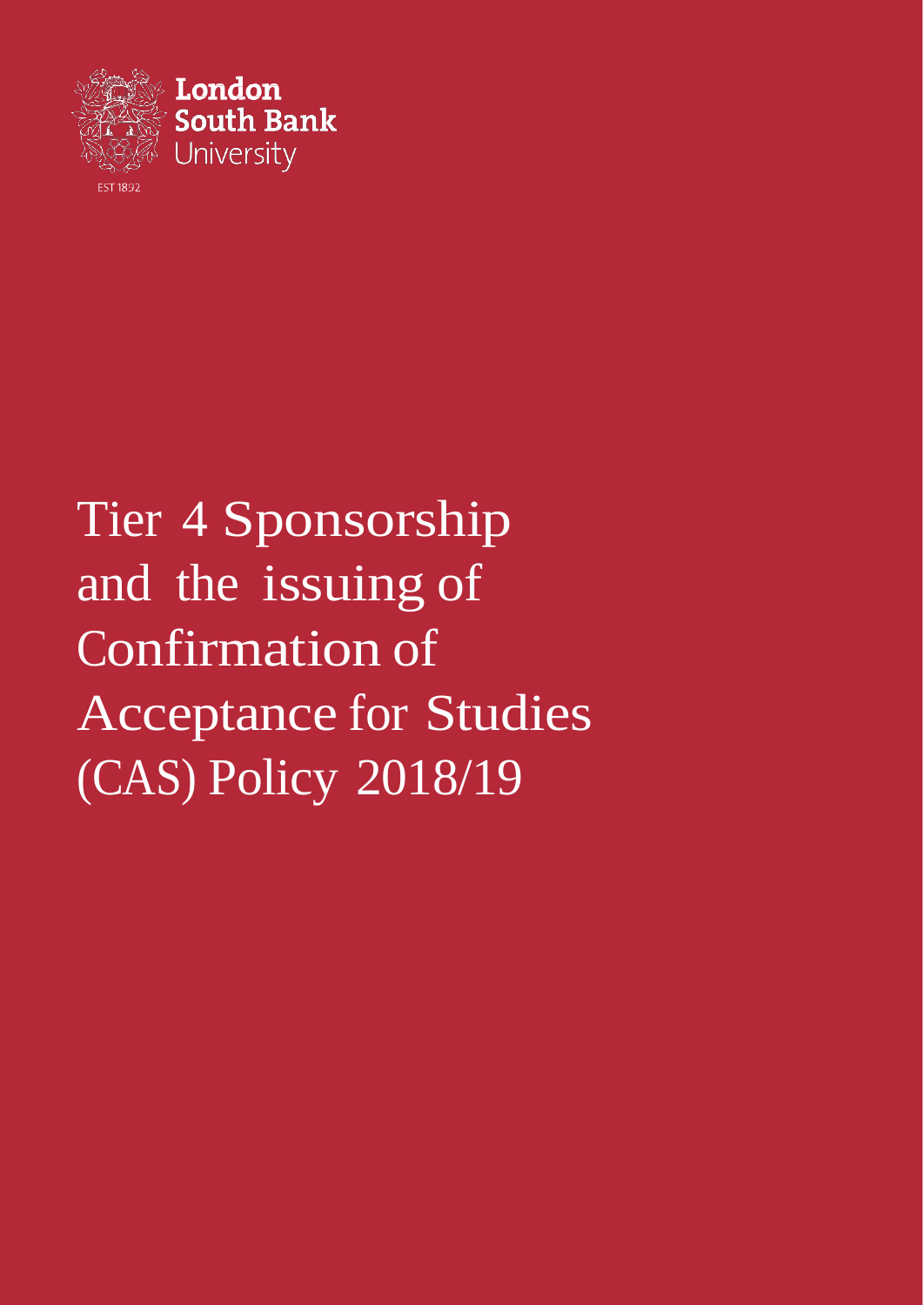#### 1. Introduction

- 1.1 London South Bank University ("LSBU") holds <sup>a</sup> Tier 4 licence. The licence allows LSBU to sponsor certain students to enable them to apply for a visa under Tier 4 General of the points-based system.
- 1.2 LSBU takes its status as a Tier 4 sponsor very seriously. As a Tier 4 licence holder, LSBU must demonstrate the highest level of compliance with sponsor duties which can be found in the Tier 4 Sponsor Guidance: [https://www.gov.uk/government/collections/sponsorship](https://www.gov.uk/government/collections/sponsorship-information-for-employers-and-educators)[information-for-employers-and-educators](https://www.gov.uk/government/collections/sponsorship-information-for-employers-and-educators)

#### 2. Scope

This policy applies to students who are currently sponsored by LSBU under Tier 4 General and to those prospective or existing LSBU students who require a Confirmation of Acceptance for Studies to enable them to make an application for a Tier 4 General visa(together referred to as "students").

#### 3.Responsibilities

The Pro-Vice Chancellor (Research and External Engagement) has overall responsibility for this policy. Responsibility has been delegated to the Director of Internationalisation and Immigration and International Student Advice Manager who have day-to-day oversight of the CAS allocation process.

# 4. Confirmation of Acceptance for Studies

- 4.1 A Confirmation of Acceptance for Studies ("CAS") is required if a student needs to apply for leave to remain or leave to enter as <sup>a</sup> Tier 4 General student. Please note the following important points:
	- 4.1.1 The issuing of a CAS number is at the discretion of LSBU.
	- 4.1.2 Each request for a CAS number is considered carefully by LSBU International Office in line with the immigration rules and guidelines set out by the Home Office in the following documentation. It is important that students who require sponsorship or who are already currently sponsored read and understand this information:
		- Tier 4 Policy Guidance: [https://www.gov.uk/government/publications/guidance](https://www.gov.uk/government/publications/guidance-on-application-for-uk-visa-as-tier-4-student)[on-application-for-uk-visa-as-tier-4-student](https://www.gov.uk/government/publications/guidance-on-application-for-uk-visa-as-tier-4-student)
		- Tier 4 Sponsor Guidance[:https://www.gov.uk/government/publications/sponsor](https://www.gov.uk/government/publications/sponsor-a-tier-4-student-guidance-for-educators)[a-tier-4-student-guidance-for-educators](https://www.gov.uk/government/publications/sponsor-a-tier-4-student-guidance-for-educators)
		- Immigration Rules: [www.gov.uk/government/collections/immigration-rules](http://www.gov.uk/government/collections/immigration-rules)
	- 4.1.3 LSBU is obliged to comply with the above guidance in respect of how the sponsorship process is administered and only assign a CAS to a student that LSBU reasonably believes will go on to meet the requirements of the Tier 4 category under which the CAS is assigned (as per paragraph 5.6(a) of Document <sup>2</sup> of the current Tier 4 Sponsor Guidance (Sponsorship Duties)).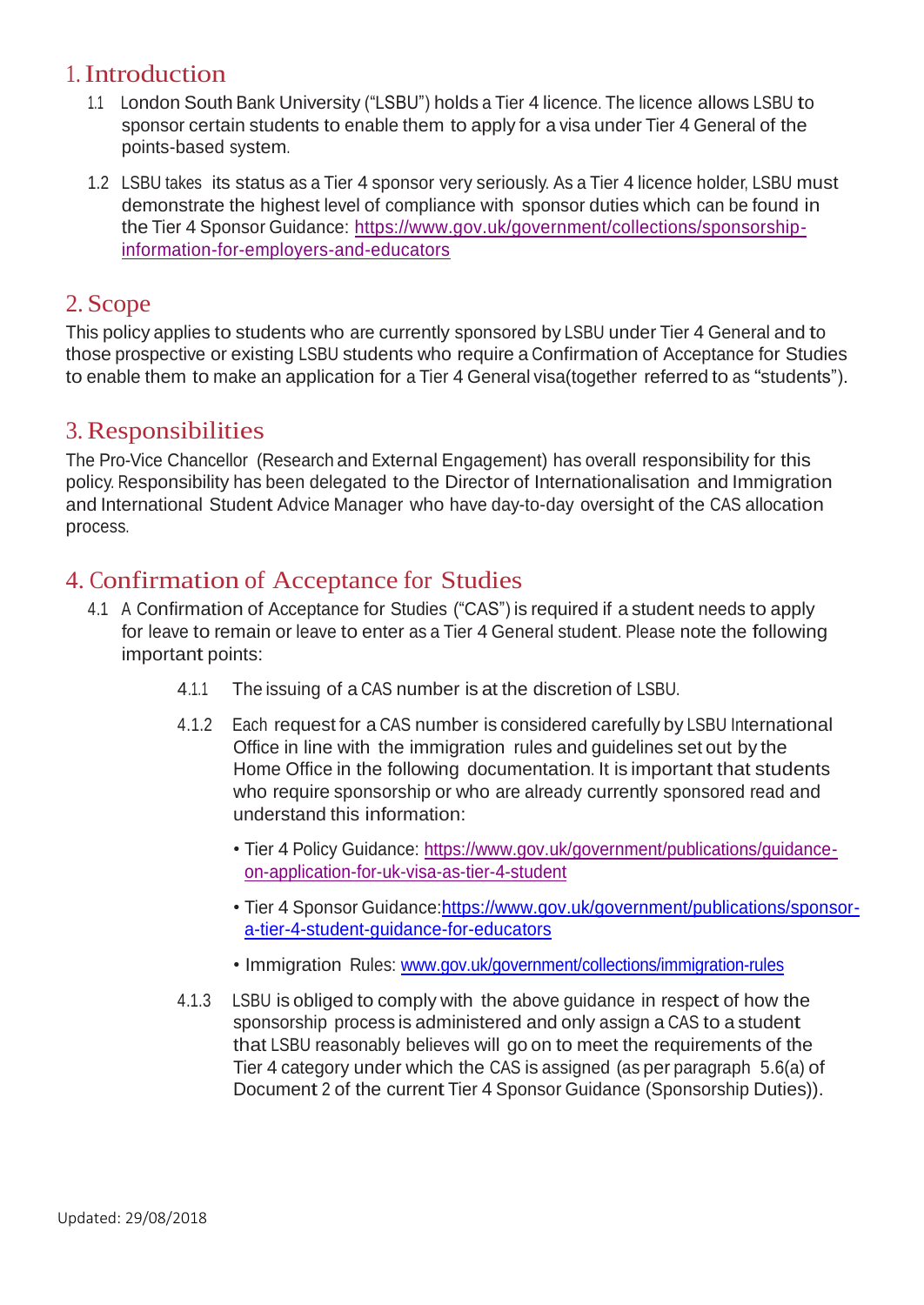- 4.2 LSBU has taken the careful decision that it will not issue a CAS where:
	- 4.2.1 LSBU reasonably believes the student will be unable to meet the requirements of the Tier 4 category;
	- 4.2.2 a student has no valid leave to remain in the UK, e.g. is an overstayer;
	- 4.2.3 LSBU believes sponsoring a student will put its sponsor licence at risk or has concerns about the student's intention to study and genuineness;
	- 4.2.4 a student has a pending immigration application or appeal;
	- 4.2.5 course does not comply with Tier 4 requirements e.g. it is part-time, where more than 50% of modules are exempted, or if a student is not expected to attend for a period of 60 days or more;
	- 4.2.6 academic progression requirements are not exempted or cannot be justified. Where a student is applying for a course at the same academic level, we will ask the student to justify (either in writing or through an interview) why it represents academic progress;
	- 4.2.7 a student is unable to provide evidence showing sufficient funds to cover living costs and tuitions fees, which meet Home Office requirements;
	- 4.2.8 a course requires an Academic Technology Approval Scheme certificate and the student has not yet received one;
	- 4.2.9 a student has exceeded or will exceed the amount of time permitted on a student visa by the end of their course;
	- 4.2.10 a student cannot provide evidence to support his/her application for a CAS number; or
	- 4.2.11 a student has submitted documents which are proven or suspected to be fraudulent.
- 4.3 Once a CAS number has been issued to a student LSBU will monitor him/her in line with the relevant Home Office regulations.

#### 5. Exceptions

- 5.1 Notwithstanding 4.2.1, LSBU will consider issuing a CAS if the following exceptional reasons apply:
	- a) Serious illness which meant the student was unable to submit an application for further leave to remain in time (where supported by the appropriate medical documentation); or
	- b) Unavoidable circumstances beyond the student's control, such as travel or postal delays, the Home Office being at fault in the loss of, or delay in returning, travel documents, or delay in obtaining replacement documents following loss as a result of theft, fire or flood (where supported by appropriate evidence).
- Updated: 29/08/2018 5.2 Notwithstanding 4.2.3, LSBU will consider issuing a CAS where the student has provided evidence of the type of application made, the grounds for the application, evidence that it was made in-time and written consent for LSBU to obtain confirmation from the Home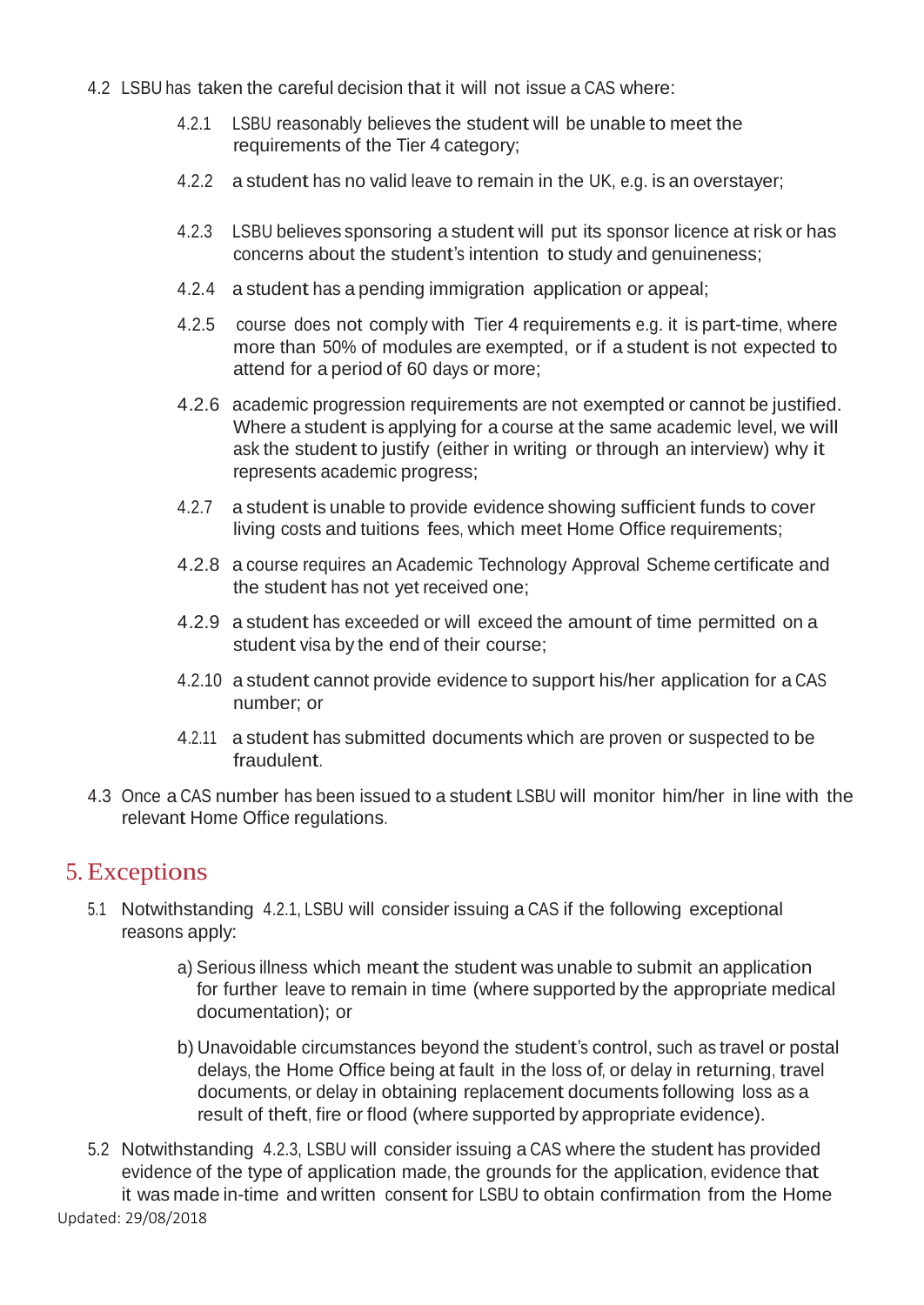Office that this application has been made and/or is still pending.

- 5.3 In the event of an immigration refusal, LSBU has taken the decision that it will not issue CAS to students who have no valid leave to remain in the UK (as per 4.2.1). However, if an application under Tier 4 General is refused, LSBU will consider issuing a CAS to a student in the following circumstances:
	- a) where the student leaves the UK, provides evidence of this and shows that they meet the requirements for entry clearance under Tier 4 General
	- b) where the student is not enrolled at LSBU; or
	- c) arrangements can be made to temporarily suspend a student.

# 6. Withdrawal of sponsorship

- 6.1 LSBU reserves the right to withdraw its sponsorship of <sup>a</sup> Tier 4 General student where the student is:
	- 6.1.1 in breach of the Immigration Rules;
	- 6.1.2 found guilty of a misconduct under LSBU disciplinary procedure; and/or
	- 6.1.3 convicted of a criminal offence.
- 6.2 LSBU has a legal obligation to withdraw sponsorship and inform the Home Office in the following situations:
	- 6.2.1 a student withdraws from their course before they travel to the UK;
	- 6.2.2 a student does not enrol within the enrolment (or re-enrolment) period;
	- 6.2.3 a student misses two weeks of classes without authorised absence. Please see our 'Sickness and Absence Policy for Undergraduate and Postgraduate Tier 4 Students' for further details; [http://www.lsbu.ac.uk/about-us/policies](http://www.lsbu.ac.uk/about-us/policies-regulations-procedures)[regulations-procedures;](http://www.lsbu.ac.uk/about-us/policies-regulations-procedures)
	- 6.2.4 a student is not expected to attend LSBU for a period of 60 days or more;
	- 6.2.5 a student is deemed to be withdrawn from their course of study or where a student withdraws from their course of study;
	- 6.2.6 a student interrupts their course of study;
	- 6.2.7 a student moves into another immigration category;
	- 6.2.8 LSBU learns that the student is breaking the conditions of their permission to stay in the UK (this includes your working conditions – for more information about this, please see My LSBU: [https://my.lsbu.ac.uk/my/applicant/Student-Life-Centre/International-Students/Working](https://my.lsbu.ac.uk/my/applicant/Student-Life-Centre/International-Students/Working-in-the-UK)[in-the-UK;](https://my.lsbu.ac.uk/my/applicant/Student-Life-Centre/International-Students/Working-in-the-UK)
	- 6.2.9 a student completes the course earlier than the end date given on the CAS; or
	- 6.2.10 a student is unable to pass a module after two re-sit attempts and there are no exceptional reasons to justify a further attempt ("exceptional" is different to extenuating circumstances and will be decided by LSBU. Where a student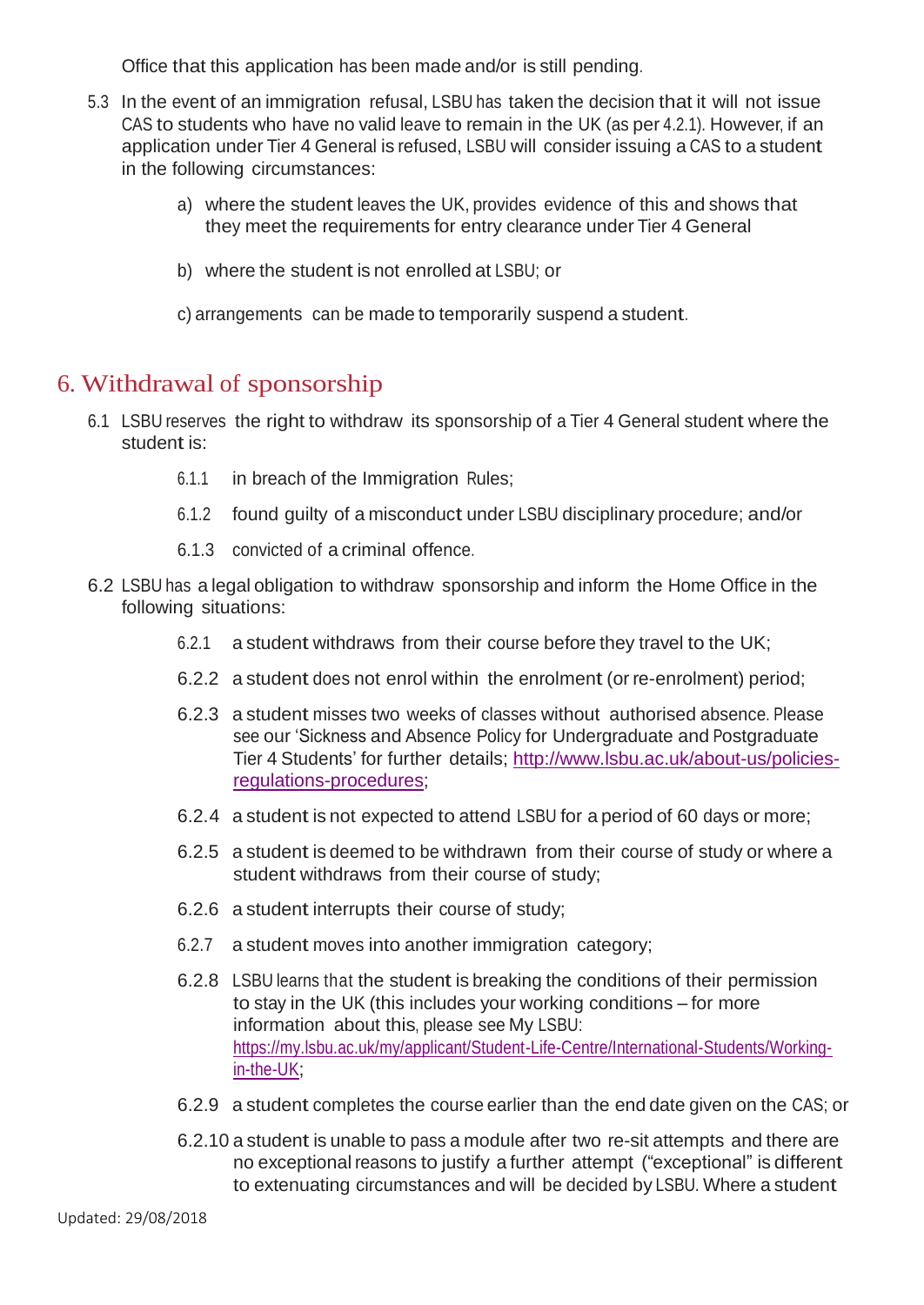has a resit opportunity but does not resubmit their assessments or resit their exams, a non-submission will be recorded and this will be considered an attempt.) In these cases, the student will be excluded from the University and will be notified in writing, including the process for appealing this decision.

- 6.3 LSBU reserves the right to withdraw a CAS or sponsorship if at any point during the visa process we become aware that a student does not meet the requirements (as set out in points 4.2.1 to 4.2.9 above) and we have already issued a CAS.
- 6.4 Once LSBU has withdrawn sponsorship as a result of any of the above, LSBU will inform the student via email and by post (to the student's permanent address).
- 6.5 The visa is then subject to curtailment by the Home Office. The Home Office will correspond directly with the student about this.
- 6.6 Withdrawal of a student's sponsorship will result in the withdrawal of:
	- a) any offer to study at LSBU which has been made to the student, or
	- b) the student's enrolment at LSBU.

# 7. Length of sponsorship

LSBU will issue a CAS for the duration of a student's course. The course end date given on the CAS, as set by the course validation in conjunction with Registry, is the date by which the student has completed all academic elements of the course, including teaching sessions, examinations, assessments and writing and submitting dissertations/projects/theses. The course end date for PhD programmes will be 4 years from the student's course start date.

# 8. Appealing decision not to issue a CAS/ withdrawal of sponsorship

If a student is dissatisfied with any decision not to issue a CAS then there is a right of appeal. Any appeal against a decision needs to be made in writing to the Director of Internationalisation at [international.appeal@lsbu.ac.uk](mailto:international.appeal@lsbu.ac.uk) with 'CAS Appeal' in the subject line within <sup>14</sup> days of receiving the decision. On receipt of the appeal LSBU will respond within 30 days.

# 9. Student responsibilities

- 9.1 A CAS will be sent to the student electronically via email. It is the student's responsibility to check all the information given in the CAS before a visa application is made. Any amendments should be emailed to [cas@lsbu.ac.uk](mailto:cas@lsbu.ac.uk) and we will aim to make the amendments within two working days.
- 9.2 Issuing a CAS does not guarantee that a visa application will be successful and it is the student's responsibility to check that all Home Office requirements are met. LSBU is not responsible for any decision made by the Home Office/UK Visas & Immigration.
- 9.3 Once a CAS number has been issued it is the sponsored student's responsibility to maintain his/her immigration status while studying at LSBU and inform LSBU of any changes to his/ her immigration status.